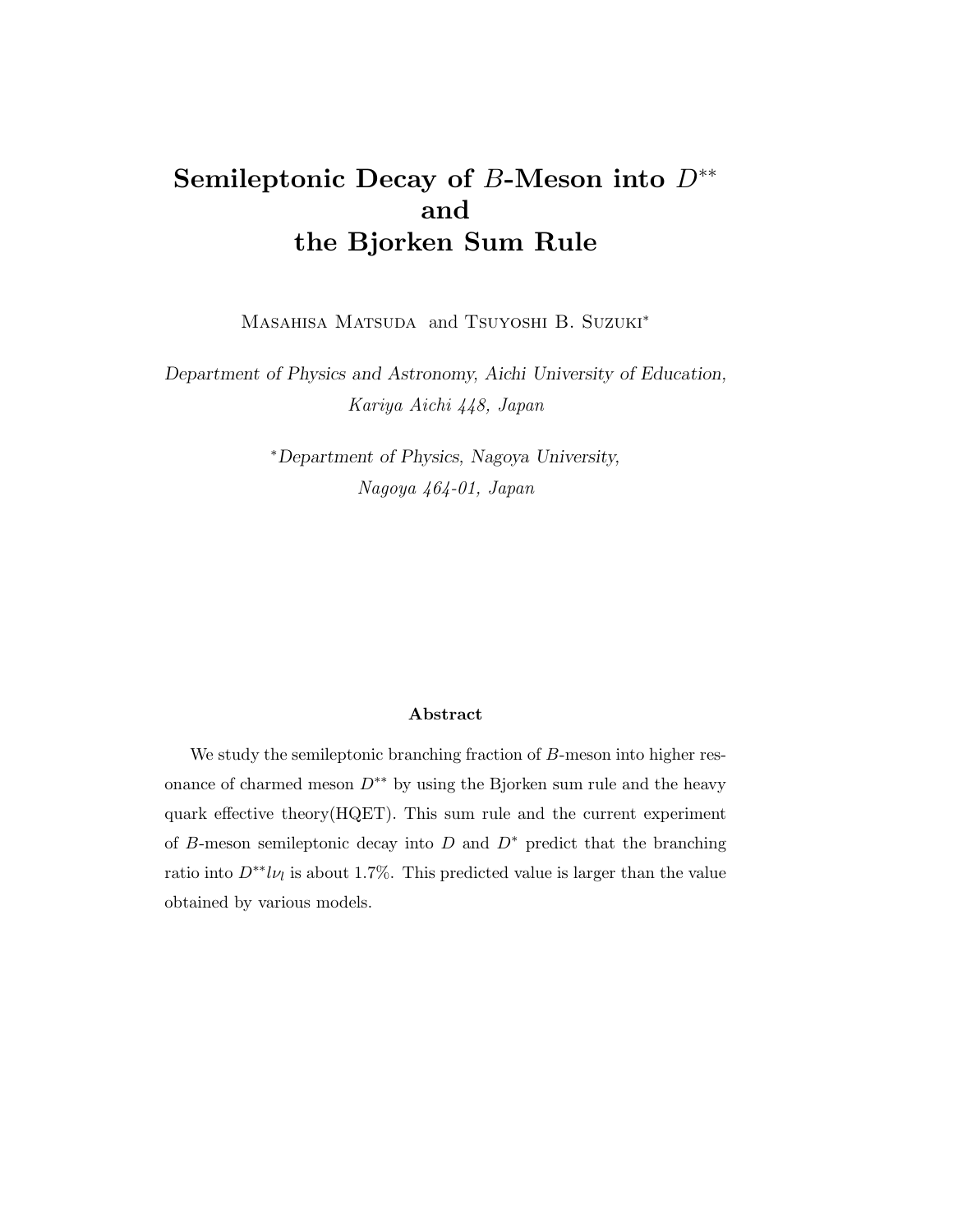It is well known that the heavy quark effective theory (HQET) is a very useful method to study physics of hadrons containing a heavy quark  $[1]$  $[1]$ . For example, the HQET is used to determine Kobayashi-Maskawa matrix element  $|V_{cb}|$ , *i*from experiment of semileptonic decay  $B \to D^* l \nu[2]$  $B \to D^* l \nu[2]$  $B \to D^* l \nu[2]$ . The attractive features of the HQET are generally verified in phenomena where both of initial and final states include ground states of heavy hadron. However, the phenomena between a ground state and an excited one, for example branching ratio of B meson semileptonic decay into the excited charmed meson state  $B \to D^{**}l\nu$ , where  $D^{**}$  means a higher resonance state of charmed meson, are not interpreted in various models of hadrons based on the HQET[[3, 4](#page-8-0), [5, 6, 7](#page-8-0), [8, 9\]](#page-8-0). This discrepancy could be reduced to the models of hadrons as a composite system. It is expected that the models which interpret the B-meson branching fractions of the semileptonic decays into  $D, D^*$ and  $D^{**}$ s. At present we have no such a model. So it is meaningful to study these processes by a model-independent approach. The purpose of this short note is a test of the HQET applicability to an excited state by dealing with charmed hadron excited states  $D^{**}$  without model dependence.

In the heavy quark limit  $m_Q \to \infty$ , heavy quark spin and velocity are free from low energy QCD[[1\]](#page-8-0). So hadron state is factorized into heavy quark  $|Q\rangle$  and light degrees of freedom  $(l.d.f.) |ldf\rangle$  as

$$
|\text{hadron}\rangle = |Q\rangle \otimes |ldf\rangle. \tag{1}
$$

These hadrons are classified by l.d.f. as following

$$
(0^-, 1^-) = |Q(\frac{1}{2}^+) \rangle \otimes |ldf(\frac{1}{2}^-) \rangle,
$$
  
\n
$$
(0^+, 1^+) = |Q(\frac{1}{2}^+) \rangle \otimes |ldf(\frac{1}{2}^+) \rangle,
$$
  
\n
$$
(1^+, 2^+) = |Q(\frac{1}{2}^+) \rangle \otimes |ldf(\frac{3}{2}^+) \rangle,
$$
  
\n
$$
(1^-, 2^-) = |Q(\frac{1}{2}^+) \rangle \otimes |ldf(\frac{3}{2}^-) \rangle,
$$
  
\n(1^-, 2^-) = |Q(\frac{1}{2}^+) \rangle \otimes |ldf(\frac{3}{2}^-) \rangle,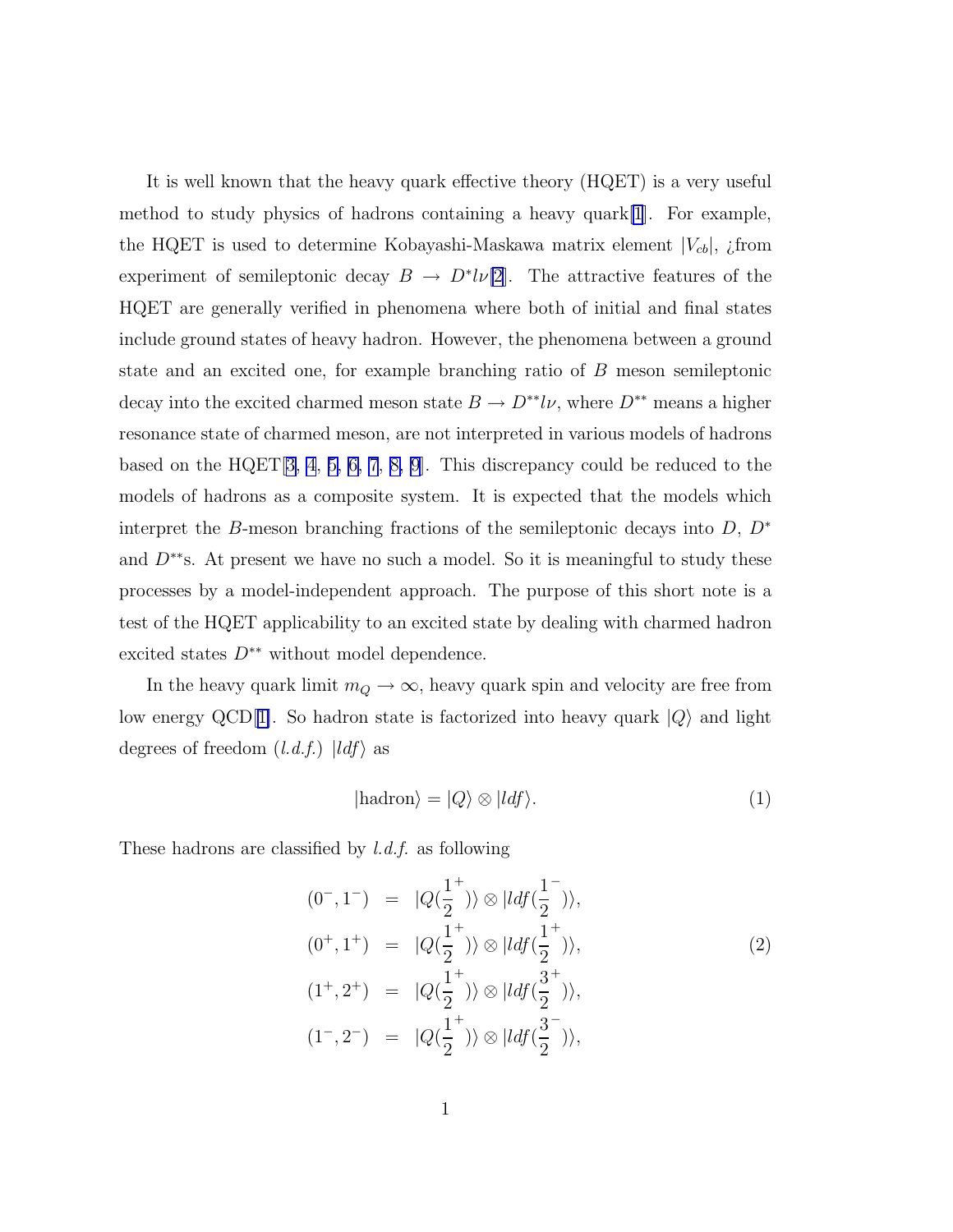where we use the notation as

$$
(J^P_-, J^P_+) = |Q(\frac{1}{2}^+)\rangle \otimes |ldf(j^P)\rangle,
$$

with

$$
J_{\pm} = j \pm \frac{1}{2} \tag{3}
$$

and  $J_{\pm}^{P}$  of left hand side denotes spin-parity of heavy hadrons and  $j^{P}$  of right hand side is spin-parity of  $l.d.f$ .

In semileptonic decay conserving light degrees of freedom like  $j^P = \frac{1}{2}$  $\frac{1}{2}^{-} \to \frac{1}{2}$ − such as  $B(0^-)$  goes to  $D(0^-)$  or  $D^*(1^-)$ , there are 6 independent form factors defined as

$$
\langle D(v')|J_{\mu}|B(v)\rangle = f_{+}(y)(v+v')_{\mu} + f_{-}(y)(v-v')_{\mu},
$$
  

$$
\langle D^{*}(v')|J_{\mu}|B(v)\rangle = ig(y)\epsilon_{\mu\nu\alpha\beta}\epsilon^{*\nu}v'^{\alpha}v^{\beta} - (y+1)f(y)\epsilon^{*}_{\mu}
$$
  

$$
+(\epsilon^{*}\cdot v)\{\tilde{a}_{+}(y)(v+v')_{\mu} + \tilde{a}_{-}(y)(v-v')_{\mu}\}, \qquad (4)
$$

where v and v' are the velocity of B and D or  $D^*$ , respectively. As the result of heavy quark symmetry, relations among these form factors are obtained and finally there exists only one independent form factor in these processes[[1\]](#page-8-0). This form factor written by  $\xi(y)$  is called as Isgur-Wise function (IW function). Following the HQET we obtain only one independent form factor in each semileptonic process such as  $j^P=\frac{1}{2}$  $\frac{1}{2}^{-} \to \frac{1}{2}$  $^+$ ,  $\frac{3}{2}$ 2  $^+$ ,  $\frac{3}{2}$ 2  $^{-}$ ,...[[9, 10\]](#page-8-0). In this letter we denote these IW functions as  $\xi_{E}$ ,  $\xi_F$  and  $\xi_G$  for  $j^P = \frac{1}{2}$ 2  $^+$ ,  $\frac{3}{2}$ 2  $^+$ ,  $\frac{3}{2}$ 2 − , respectively. The relations between form factors and IW function are given in Ref.[[9\]](#page-8-0).

We can derive the Bjorken sum rule on IW functions[\[10,](#page-8-0) [11\]](#page-9-0). In the HQET hadron state is factorized into heavy and light degrees of freedom like in Eq.(1) and the sum of transition rate between heavy hadrons  $H_Q$  and  $H'_{Q'}$  is equal to transition rate of heavy quark  $Q$  into  $Q'$  as

$$
\sum_{H'_{Q'}} g^{\mu\nu} \langle H'_{Q'} | J_{\mu} | H_Q \rangle \langle H_Q | J_{\nu}^{\dagger} | H'_{Q} \rangle = g^{\mu\nu} \langle Q' | J_{\mu} | Q \rangle \langle Q | J_{\nu}^{\dagger} | Q' \rangle \sum_{ldf'} |\langle ldf' | ldf \rangle|^{2}
$$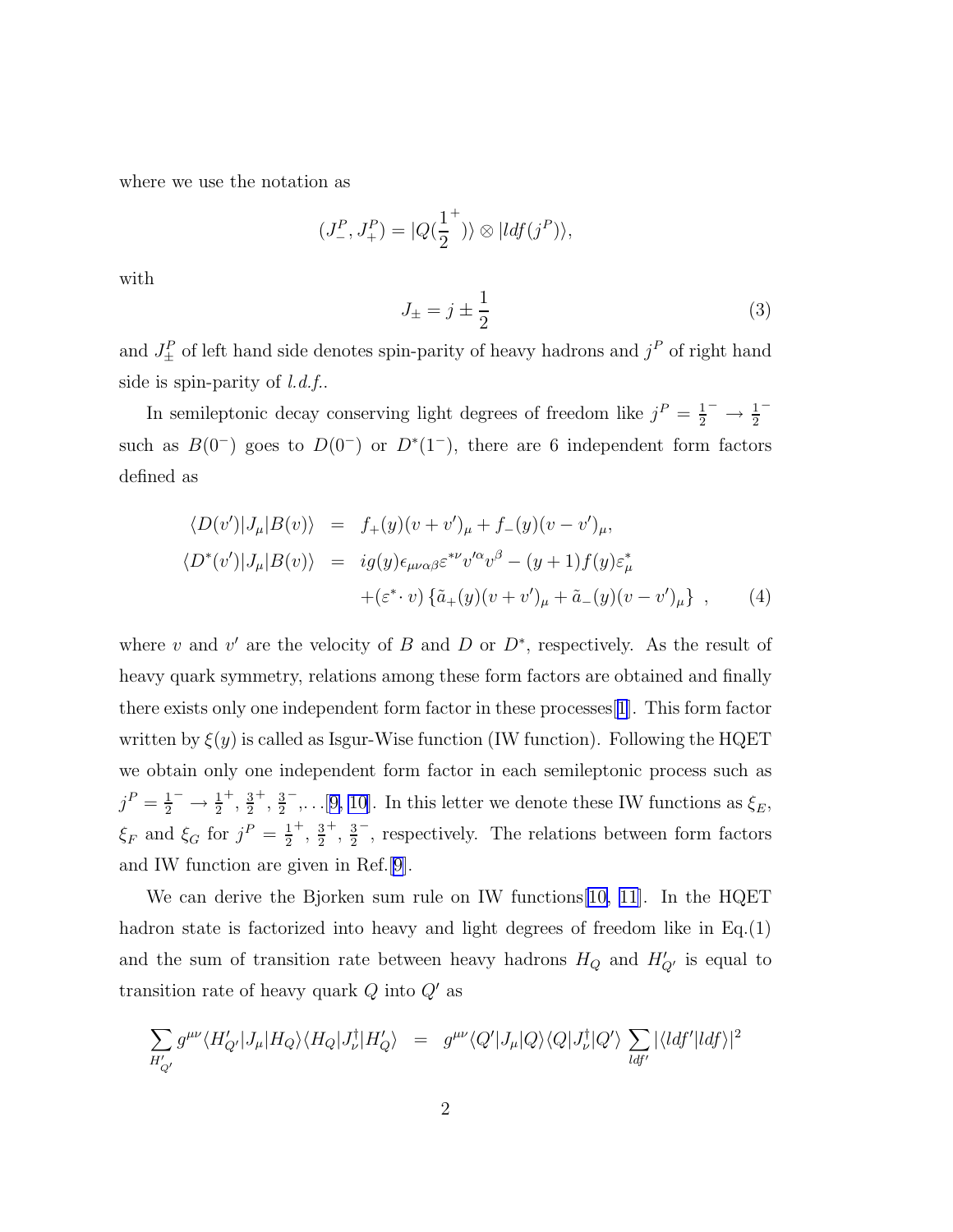$$
= \langle Q'|J^{\mu}|Q\rangle\langle Q|J^{\dagger}_{\mu}|Q'\rangle
$$
  

$$
= -8y,
$$
 (5)

<span id="page-3-0"></span>where  $y \equiv v \cdot v'$  and here we use the unitarity relation

$$
\sum_{ldf'} |\langle ldf'| ldf \rangle|^2 = 1. \tag{6}
$$

On the other hand in the case of heavy meson transition  $B \to D_X$ , we obtain

$$
\sum_{H'=D,D^*} g^{\mu\nu} \langle H'(v')|J_{\mu}|B(v)\rangle \langle B(v)|J_{\nu}^{\dagger}|H(v')\rangle = -4y(y+1)|\xi(y)|^2,
$$
  
\n
$$
\sum_{H'=D_0^*,D_1} g^{\mu\nu} \langle H'(v')|J_{\mu}|B(v)\rangle \langle B(v)|J_{\nu}^{\dagger}|H(v')\rangle = -4y(y-1)|\xi_E(y)|^2,
$$
  
\n
$$
\sum_{H'=D_1,D_2^*} g^{\mu\nu} \langle H'(v')|J_{\mu}|B(v)\rangle \langle B(v)|J_{\nu}^{\dagger}|H(v')\rangle = -\frac{8}{3}y^2(y^2-1)(y+1)|\xi_F(y)|^2,
$$
  
\n
$$
\sum_{H'=D_1^*,D_2} g^{\mu\nu} \langle H'(v')|J_{\mu}|B(v)\rangle \langle B(v)|J_{\nu}^{\dagger}|H(v')\rangle = -\frac{8}{3}y^2(y^2-1)(y-1)|\xi_G(y)|^2,
$$
  
\n
$$
\sum_{H'=D_0^*,D_{C_2}^*} g^{\mu\nu} \langle H'(v')|J_{\mu}|B(v)\rangle \langle B(v)|J_{\nu}^{\dagger}|H(v')\rangle = -4y(y+1)|\xi_{C_2}(y)|^2,
$$
  
\n(7)

by the straight calculation [[12](#page-9-0)], where index  $C_2$  denotes radial excitation of  $j^P =$ 1 2 − . Here, we introduce the hypothesis of resonance saturation which means that it is possible to neglect the contribution from the continuum spectra to semileptonic decay. Under this assumption the relation

$$
1 = \frac{y+1}{2} \left( |\xi(y)|^2 + |\xi_{C_2}(y)|^2 \right) + \frac{y-1}{2} |\xi_E(y)|^2 + \frac{1}{3} y (y^2 - 1)(y+1) |\xi_F(y)|^2
$$
  
 
$$
+ \frac{1}{3} y (y^2 - 1)(y-1) |\xi_G(y)|^2 + \cdots
$$
 (8)

is derived by the comparison of Eqs. $(5)$  and  $(7)$ , where dots means contributions from other higher resonances. This is the simplified Bjorken sum rule[[10](#page-8-0), [11](#page-9-0)].

In  $B$  meson semileptonic decay, differential decay rate is given as,

$$
\frac{d\Gamma_X}{dy} \equiv \frac{d\Gamma}{dy}(B \to D_X l\nu) = \frac{G_F^2 |V_{cb}|^2}{48\pi^3} m_B^2 \sqrt{y^2 - 1} m_{D_X}^3 W_X(y, r_X) |\xi_X(y)|^2, \tag{9}
$$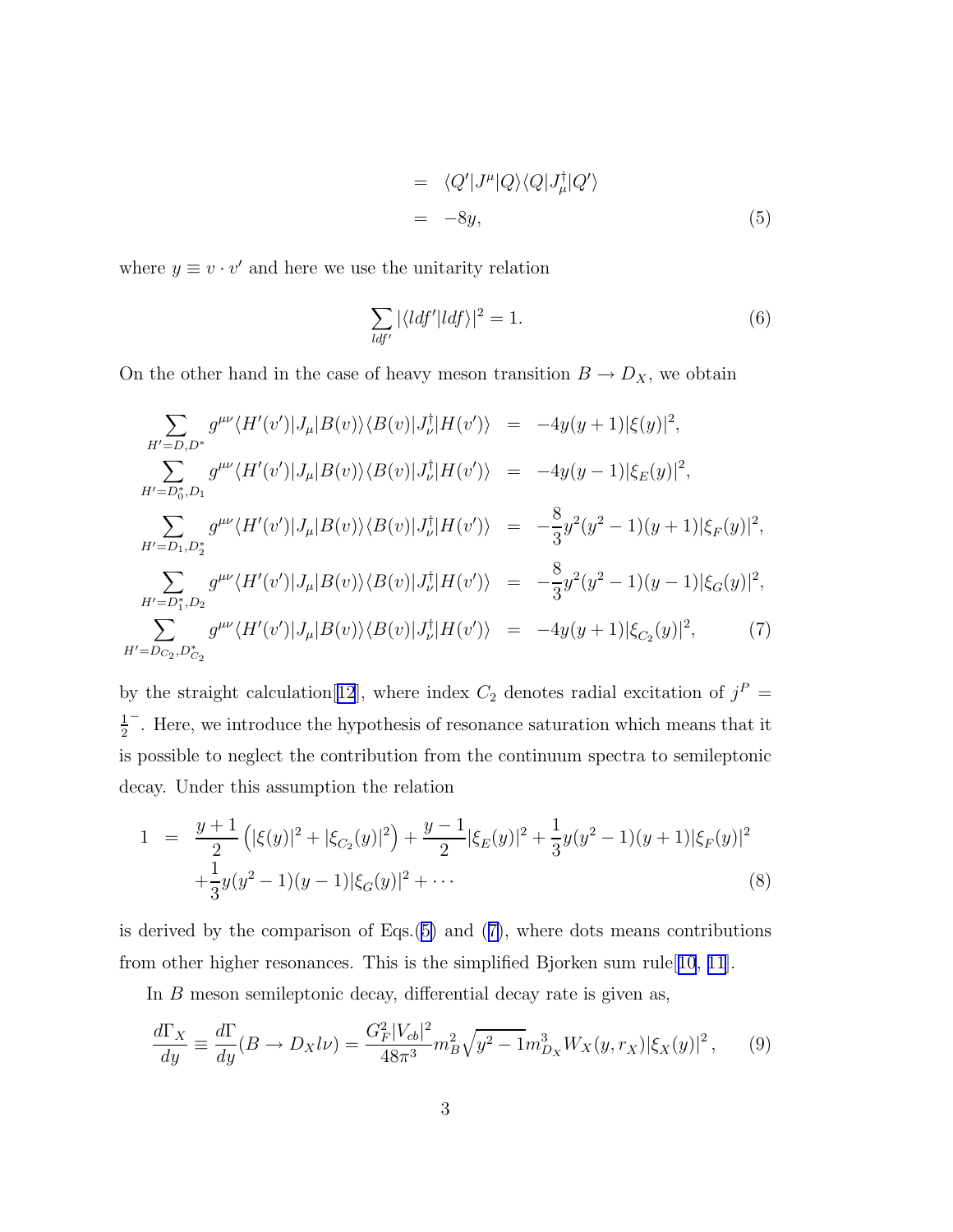where lepton mass is neglected and  $W_X(y, r_X)$  is a calculable functions of y and  $r_X = \frac{m_{D_X}}{m_B}$  $\frac{m_{D_X}}{m_B}$ [[9\]](#page-8-0). In the following analysis, We assume that the excited states, which contribute to the simplified Bjorken sum rule, saturate the B-meson semileptonic decay rate(resonance saturation hypothesis) and that these exited states occur in a mass range being small compared with  $m_c$ . The latter assumption leads us to replace  $m_{D_X}(X = C_2, E, F, G, \ldots)$  by a common mass  $m_{D^{**}}$ . Then we can sum up these decay rates for all  $D^{**}$  and we get the equality

$$
\frac{d\Gamma_{**}}{dy} \equiv \frac{d\Gamma}{dy}(B \to D^{**}l\nu) \n= \sum_{X=C_2,E,F,G,...} \frac{d\Gamma_X}{dy} \n= \frac{G_F^2|V_{cb}|^2}{48\pi^3} m_B^2 \sqrt{y^2 - 1} \sum_{X=C_2,E,F,G,...} m_{D_X}^3 W_X(y,r_X) |\xi_X(y)|^2 \n= \frac{G_F^2|V_{cb}|^2}{24\pi^3} m_B^2 \sqrt{y^2 - 1} m_{D^{**}}^3 \n\times \left[ (y-1)(1+r)^2 + (y+1)(1-r)^2 + 4y(1+r^2 - 2ry) \right] \n\times \left[ \frac{y+1}{2} |\xi_{C_2}(y)|^2 + \frac{y-1}{2} |\xi_E(y)|^2 + \frac{1}{3} y(y^2 - 1)(y+1) |\xi_F(y)|^2 \n+ \frac{1}{3} y(y^2 - 1)(y-1) |\xi_G(y)|^2 + \cdots \right].
$$
\n(10)

By using Eq.[\(8](#page-3-0)), we obtain the  $D^{**}$  contribution as

$$
\frac{d\Gamma_{**}}{dy} = \frac{G_F^2 |V_{cb}|^2}{24\pi^3} m_B^2 \sqrt{y^2 - 1} m_{D^{**}}^3
$$
  
 
$$
\times \left[ (y - 1)(1 + r)^2 + (y + 1)(1 - r)^2 + 4y(1 + r^2 - 2ry) \right]
$$
  
 
$$
\times \left[ 1 - \frac{y + 1}{2} |\xi(y)|^2 \right].
$$
 (11)

¿From this result we can estimate the D∗∗ contribution by using the following parameters[\[13](#page-9-0)]

$$
V_{cb} = 0.040, \qquad m_B = 5.279 \,\text{GeV}, \qquad \tau_B = 1.537 \,\text{ps} \tag{12}
$$

and for the mass of  $D^{**}$  we use the following weighted average mass

$$
m_{D^{**}} = \frac{3m_{D_1} + 5m_{D_2^*}}{8} = 2.444 \,\text{GeV} \tag{13}
$$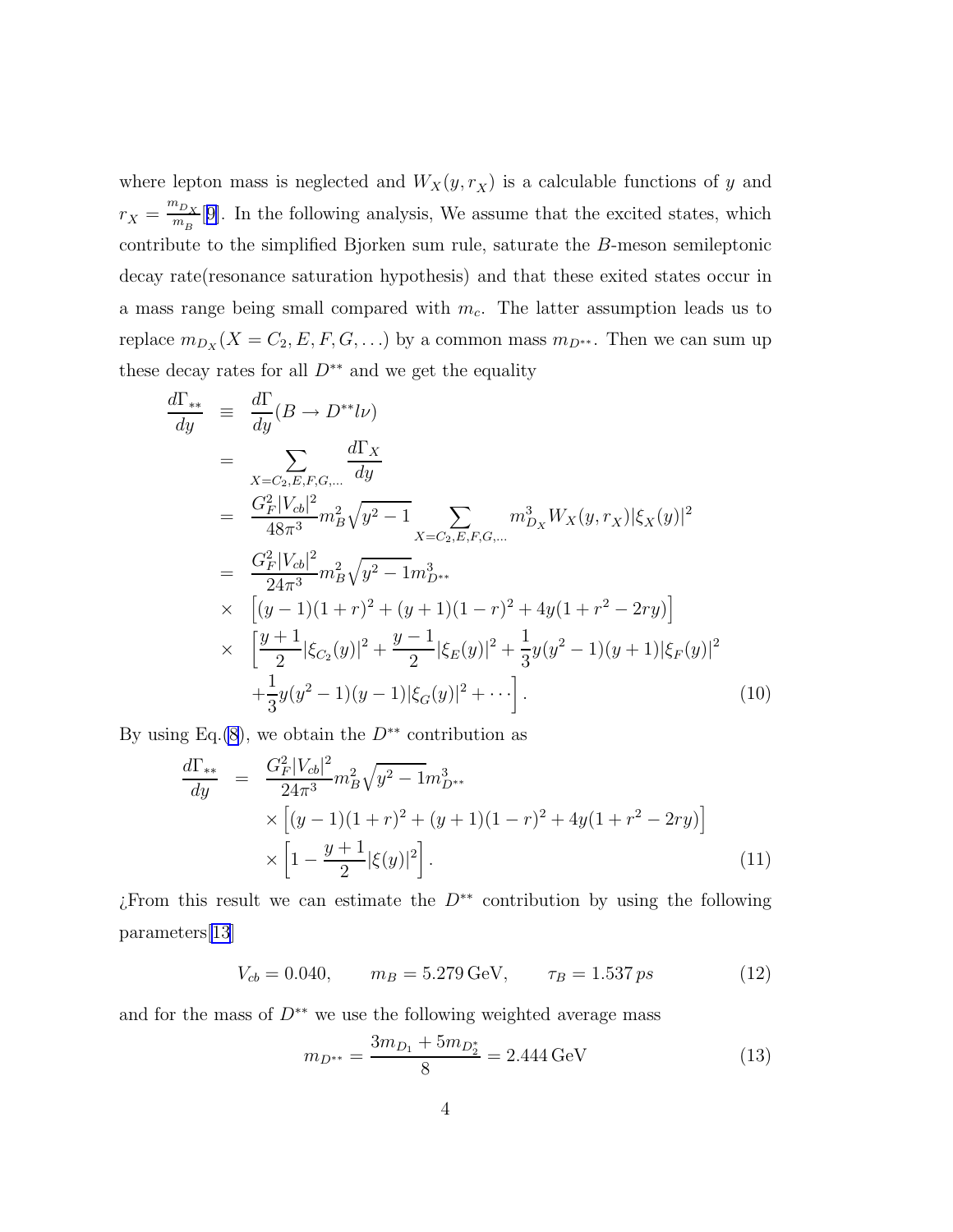<span id="page-5-0"></span>with  $m_{D_1} = 2.420 \text{GeV}$  and  $m_{D_2^*} = 2.460 \text{GeV}$ . We use the IW function  $\xi(y)$  with following three trial functions

- (I)  $1 \rho^2(y-1)$   $\rho = 0.91^{+0.19}_{-0.21}$ ,
- (II)  $\exp[-\rho^2(y-1)]$   $\rho = 0.99^{+0.27}_{-0.25}$ ,
- $(III)$  $\frac{2}{y+1}$ <sup>2 $\rho^2$ </sup>  $\rho = 1.03^{+0.28}_{-0.26}$ ,

where  $\rho$  is a free parameter to reproduce the experimental branching ratio

$$
Br(B \to D^{(*)} l\nu) = Br(B \to D l\nu) + Br(B \to D^* l\nu)
$$
  
= (1.6 \pm 0.7) % + (6.6 \pm 2.2) %  
= (8.2 \pm 2.3) %,

and we use  $m_{D^{(*)}} = \frac{m_D + 3m_{D^*}}{4} = 1.975 \text{GeV}$  to determine  $\rho$ .

|                 |                                                       | rable 1. Drameling ratio $D \rightarrow D_A \nu \nu$ | (10.040)<br>1.537 ps $'$  |                             |  |
|-----------------|-------------------------------------------------------|------------------------------------------------------|---------------------------|-----------------------------|--|
|                 | D                                                     | $D^*$                                                | $D^{**}$                  | $\sum_{X} D_X$              |  |
| $(\mathrm{I})$  | $-0.68$<br>$+0.76$<br>1.91                            | $6.24$ $^{+1.53}_{+1.63}$                            | $1.58$ $^{+0.89}_{-0.86}$ | $9.73$ $_{+1.52}^{-1.33}$   |  |
| $(\mathrm{II})$ | $1.95$ $_{+0.72}^{-0.67}$                             | $6.22 \tfrac{-1.61}{+1.61}$                          | $1.71$ $^{+1.05}_{-0.93}$ | $9.88 \tfrac{-1.24}{+1.40}$ |  |
| (III)           | $1.96 \tfrac{-0.67}{+0.72}$                           | $6.21$ $^{-1.62}_{+1.62}$                            | $1.77$ $^{+1.06}_{-0.95}$ | $9.94$ $_{+1.39}^{-1.23}$   |  |
| Average         | $\begin{array}{c} -0.68 \\ +0.73 \end{array}$<br>1.94 | $6.22 \tfrac{-1.59}{+1.62}$                          | $1.69$ $^{+1.00}_{-0.91}$ | $9.85$ $_{+1.44}^{-1.27}$   |  |

Table 1: Branching ratio  $B \to D_X l \nu \left( \left| \frac{V_{cb}}{0.040} \right|^2 \frac{\tau_B}{1.537 \text{ ps}} \% \right)$ 

The  $D^{**}$  contribution and  $D_X$  total contribution  $(D + D^* + D^{**})$  are given in Table 1. Here we use Eq.(11) to obtain  $D^{**}$  contribution which gives about 1.7% branching fraction. The direct measurement of  $D^{**}$  contribution is  $2.7 \pm 0.7\%$  [[13\]](#page-9-0). This is a factor 1.6 larger at central value than the theoretical estimation of  $D^{**}$  obtained by the simplified Bjorken sum rule Eq.([8\)](#page-3-0). However, the experimental error is still large and the estimated magnitude of  $D^{**}$  contribution seems to be consistent with the present experiment. On the other hand, inclusive semileptonic decay branching ratio is experimentally  $10.43 \pm 0.24\%$  and the unidentified semileptonic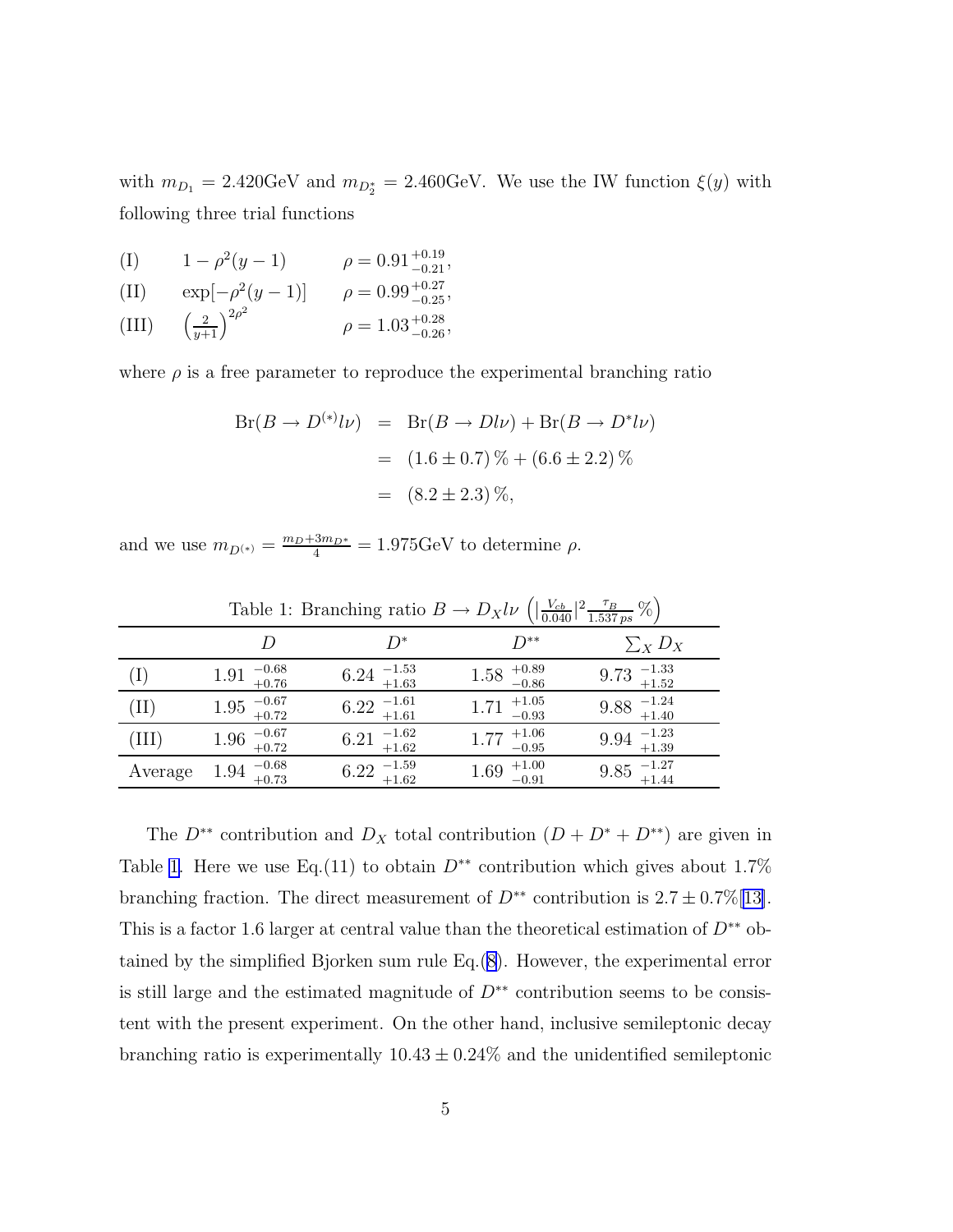|              | <b>EXECUTE:</b> COMPARISON OF D CONSISTING (10.040   1.537 ps $\sqrt{7}$ ) |      |      |      |  |                                |  |
|--------------|----------------------------------------------------------------------------|------|------|------|--|--------------------------------|--|
|              | $ISGW2[7]$ $SISM[9]$ $CNP[4]$ $VO[8]$ $ours^*$ $Exp.[13]$                  |      |      |      |  |                                |  |
| $Br(D+D^*)$  | 9.03                                                                       | 7.23 | 7.24 | 9.24 |  | $8.16^{\dagger}$ $8.2 \pm 2.3$ |  |
| $Br(D^{**})$ | 0.96                                                                       | 0.33 | 0.53 | 0.96 |  | 1.69 $2.7 \pm 0.7$             |  |

Table 2: Comparison of  $D^{**}$  contribution  $\left( \left| \frac{V_{cb}}{0.040} \right|^2 \frac{\tau_B}{1.537 \text{ ps}} \% \right)$ 

∗ In this table ours data are average in Table [1](#page-5-0).

†This is an input value.

branching fraction [\[13](#page-9-0)] is

 $Br(B \to unknown) = Br(inclusive) - Br(B \to D and D^*l\nu) = 2.2 \pm 2.3\%$ . (14)

This also shows that the resonance saturation hypothesis and the approximate mass degeneracy among the excited charmed mesons  $(D_0^*, D_1, D_1^*, D_2, D_2^*, D_{c_2}, D_{c_2}^* \cdots)$ might hold in B meson semileptonic decay.

In order to estimate the contribution from each resonance, it is necessary to calculate exclusive decay processes by using hadronic models as given in Ref.[\[3, 4,](#page-8-0) [5](#page-8-0), [6, 7](#page-8-0), [8, 9](#page-8-0)]. Through these studies there is a tendency that branching fractions into  $D_2^*$  and  $D_1$  are rather larger compared to the other excited states. The maximum fraction among  $D^{**}$ s is  $D_2^*$  in Ref.[\[4, 8](#page-8-0), [9](#page-8-0)] with the magnitude 0.1% ~ 0.4% and is  $D_1$  in Ref. [[7\]](#page-8-0) with 0.4%. To make clear which model is better, further exclusive experiments are needed. One more feature in common with model-dependent analyses given in Table 2 is that relatively small  $D^{**}$  fraction is predicted and is inconsistent with experimental value.

Further in order to check our model-independent approach we apply this method to  $B_s$  semileptonic decay processes. The IW function of  $B_s \to D_s^{(*)} l \nu$  is the same one of  $B \to D^{(*)} l \nu$ , because u, d and s quarks are treated as l.d.f. in the HQET. In the numerical estimation the parameters are[[13\]](#page-9-0)

$$
m_{B_s} = 5.375 \,\text{GeV}, \qquad \tau_{B_s} = 1.34 \, ps,
$$
  

$$
m_{D_s^{(*)}} = \frac{m_{D_s} + 3m_{D_s^*}}{4} = 2.075 \,\text{GeV},
$$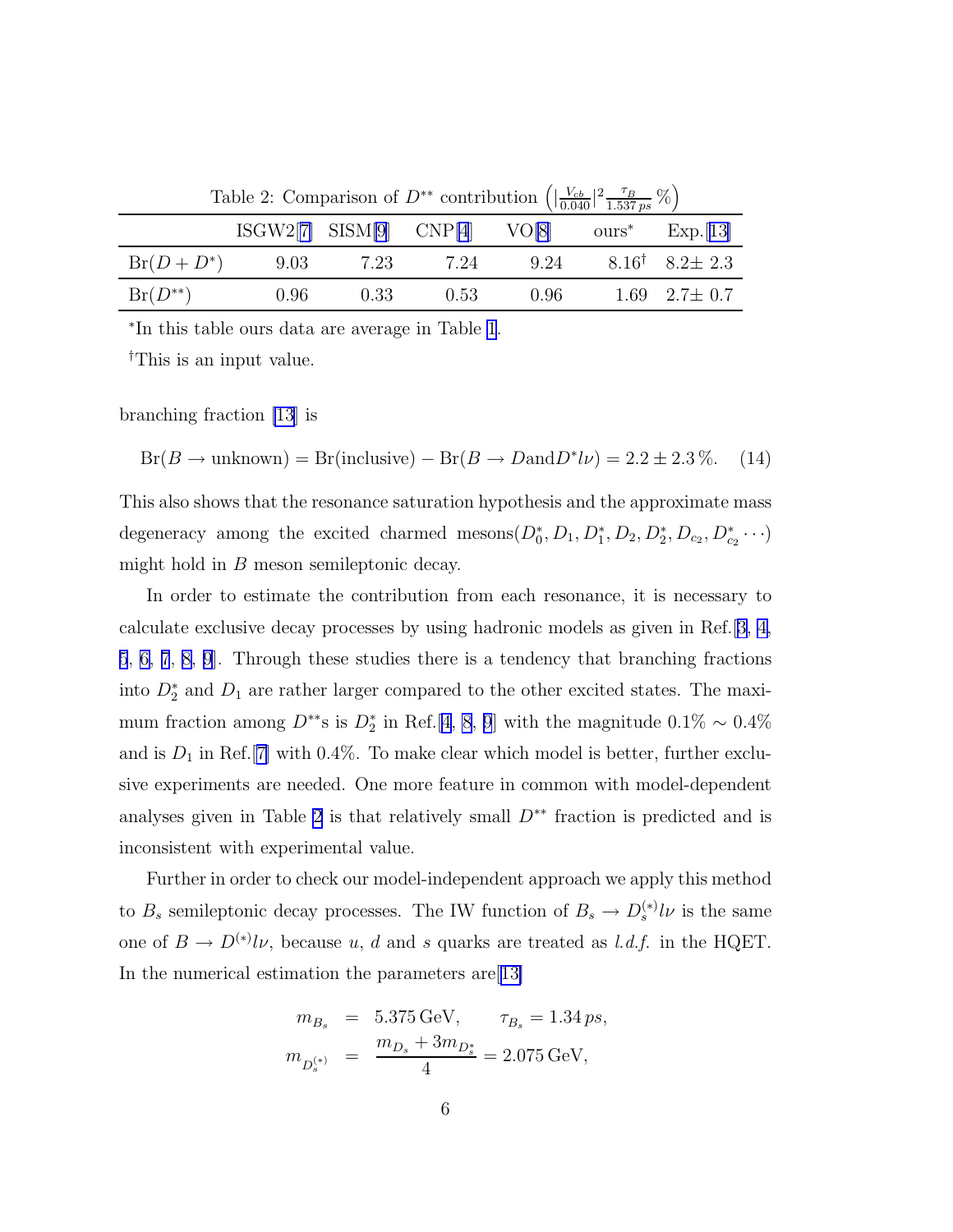$$
m_{D_s^{(**)}} = \frac{3m_{D_{s1}} + 5m_{D_{s2}^*}}{8} = 2.556 \,\text{GeV},
$$

where  $m_{D_{s2}^*} \cong 2568 \text{MeV}$  is a presumption from other charmed meson masses by using the relation  $m_{D_{s2}^*} - m_{D_{s1}}(2535) = m_{D_2^*}(2456) - m_{D_1}(2423)$ . Following the same argument of  $B \to D_X l \nu$  we can give the branching ratios of  $B_s$  to  $D_s$ ,  $D_s^*$ and  $D_s^{**}$  in Table 3. The predicted branching ratio is similar to ones of  $B \to D_X l \nu$ as shown in Table [1](#page-5-0). The largest branching ratio is reduced to a fraction to  $D_s^*$ and a contribution from excited states  $D_s^{**}$  is less than 16% of inclusive ratio. If this is confirmed by experiments it will verify the validity of the analysis using the Bjorken sum rule.

 $D_s$   $D_s^*$ \*  $D_s^{**}$  $\sum_X D_{sX}$ (I)  $1.79 \frac{-0.59}{+0.64}$  $^{+0.59}_{+0.64}$  5.78  $^{+1.31}_{+1.37}$  1.28  $^{+0.73}_{-0.70}$  $+0.73$   $8.84$   $+1.17$ <br> $+1.31$ +1.31 (II)  $1.80 \frac{-0.59}{+0.61}$  $5.72$   $\frac{-1.41}{+1.38}$  $1.40^{+0.88}_{-0.76}$  $^{+0.88}_{-0.76}$   $8.92 \frac{-1.12}{+1.23}$ (III)  $1.81 \, \frac{-0.59}{+0.61}$  $5.70$   $^{+1.42}_{+1.39}$  $1.45 \begin{array}{c} +0.89 \\ -0.78 \end{array}$  $^{+0.89}_{-0.78}$  8.96  $^{-1.12}_{+1.22}$ Average  $1.80\text{ }_{+0.62}^{-0.59}$  $^{+0.59}_{+0.62}$  5.73  $^{+1.38}_{+1.38}$  1.38  $^{+0.83}_{-0.75}$  $^{+0.83}_{-0.75}$  8.91  $^{-1.14}_{+1.25}$ 

Table 3: Branching ratio  $B_s \to D_{sX} l\nu \left( \left| \frac{V_{cb}}{0.040} \right|^2 \frac{\tau_{B_s}}{1.34 \text{ ps}} \% \right)$ 

In this letter we estimate the semileptonic branching ratios of B to excited charmed mesons by using a method independent on specific hadron models. The Bjorken sum rule will be checked by measuring the contribution ¿from higher resonance of charmed meson in semileptonic decay of  $B_{u,d}$  and  $B_s$  meson. The prediction is given under the assumption that the semileptonic decay is saturated by the three body decays  $B \to D_X l \nu$  and the continuum contribution is negligible and that the excited states have approximately equal masses. We get  $Br(B \to D^{**}l\nu)$  $= 1.7 \pm 1.0\%$  which seems to be consistent with the experimental value  $2.7 \pm 0.7\%$ . We also estimate  $Br(B_s \to D_s, D_s^*, D_s^{**}l\nu)$  to be 1.8%, 5.7% and 1.4%, respectively. The predicted branching ratios are similar to  $Br(B \to D, D^*, D^{**}l\nu)$ . These evaluations are to be checked by experiments in near future and we expect that the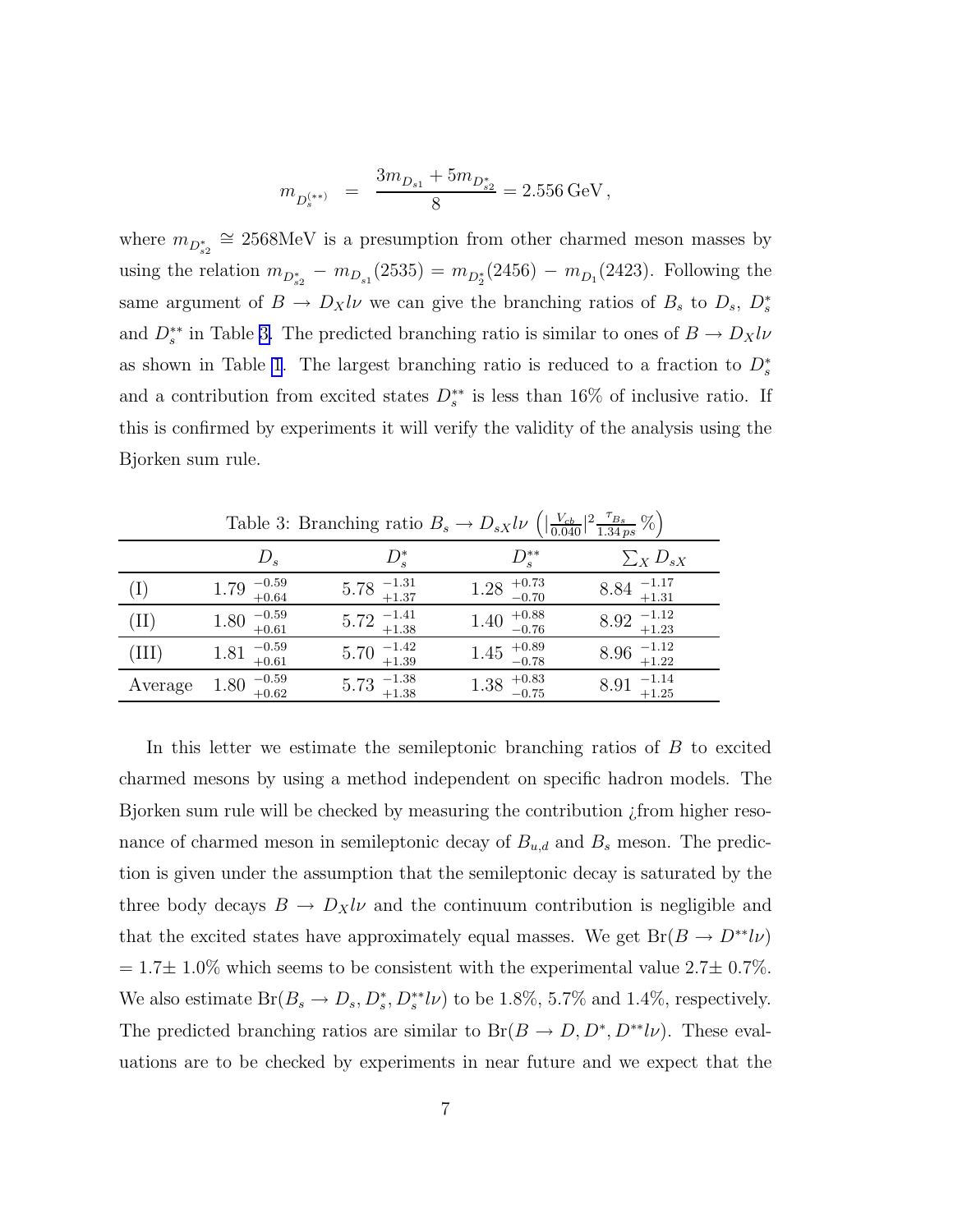<span id="page-8-0"></span>model-independent approach will be confirmed experimentally.

## Acknowledgments

We are grateful for enjoyable discussions with T. Itoh and Y. Matsui. One of authors(M. M) would like to thank for the financial support by the Grant-in-Aid for Scientific Research, Ministry of Education, Science and Culture, Japan(No.06640386).

## References

- [1] N. Isgur and M. B. Wise, Phy. Lett. B232 (1989), 113 ; B237 (1990), 527.
- [2] M. Neubert, Phys. Lett. B264 (1991), 455.
- [3] N. Isgur, D. Scora, B. Grinstein and M. B. Wise, Phys. Rev. D39 (1989), 799.
- [4] P. Colangelo, G. Nardulli and N. Pavor, Proceedings of ECFA Workshop on a European B-meson Factory (1992), 129-154 (hep/ph 9303220).
- [5] M. Sutherland, B. Holdom, S. Jaimungal and R. Lewis, Phys. Rev. D51 (1995), 5053.
- [6] A. Wambach, Nucl. Phys. B434 (1995), 647.
- [7] D. Scora and N. Isgur, Phys. Rev. D52 (1995), 2783.
- [8] S. Veseli and M. G. Olsson, MADPH-96-924 [\(hep-ph/9601307](http://arXiv.org/abs/hep-ph/9601307)).
- [9] T. B. Suzuki, T. Ito, S. Sawada and M. Matsuda, Prog. Theor. Phys. 91 (1994), 757.
- [10] N. Isgur and M. B. Wise, Phys. Rev. D43 (1991), 819.